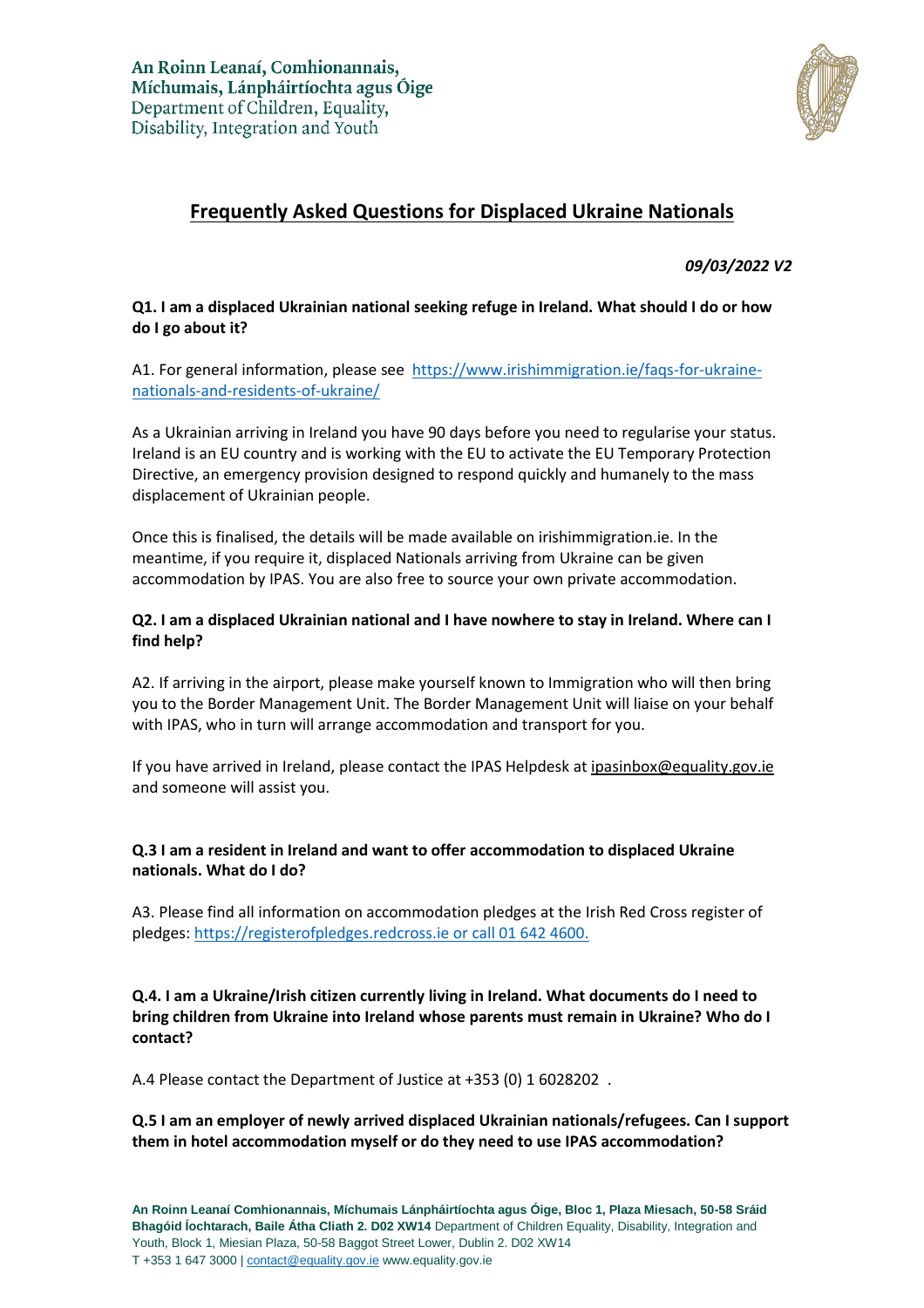

A.5 Any employer is free to accommodate their employees privately once the accommodation is of an approved standard. The employee will, however need to obtain a PPS number. Please see answer to question 12 below regarding PPS numbers.

## **Q5. How do I register newly arrived Ukrainian children into schools?**

A.5 The Tusla Education Support Service can assist you to find a school for your child/children. See contact email per region below.

<https://www.tusla.ie/tess/get-in-touch/#EWO>

## **Q.6 How can I access urgent medication and/or medical assistance?**

A.6 Where there is NGO support available on site, contact them with any medical requirements. In the absence of an NGO, please ask the Centre management team for assistance.

If you require immediate access to medical care or medication, or any questions on your entitlements, services or how to access HSE health or social services in your area you can phone HSE Live (HSE) o[n www.hse.ie](http://www.hse.ie/) or via phone on 00 353 1 240 8787.

# **Q.7 I am a displaced Ukrainian temporarily residing with a member of the general public but will soon require accommodation?**

A7. Anyone being temporarily accommodated with friends or family may request access to IPAS accommodation.

#### **Q.8 How can I access my finances and Banks in Ukraine?**

A8. PAS deals with accommodation-related queries and as such cannot advise in relation to bank accounts. Please enquire with the Irish Central Bank at [enquiries@centralbank.ie](mailto:enquiries@centralbank.ie)

#### **Q.9. I am a member of the Public. What can I do to assist Ukrainian refugees?**

A9. Please find all information on assisting Ukrainians at the Irish Red Cross register of pledges: [https://registerofpledges.redcross.ie](https://registerofpledges.redcross.ie/) or call 01642 4600. **Q10. I am a member of the public that speaks Ukrainian. Can I assist as a translator?**

A.10. Please leave your name and contact details with IPAS at th[e ipasinbox@equality.gov.ie](mailto:ipasinbox@equality.gov.ie) and we will contact you if we require your assistance.

#### **Q.11 Do I have to quarantine in any IPAS accommodation Centres?**

A.11 There is no longer any quarantine requirement for new arrivals to any IPAS accommodation.